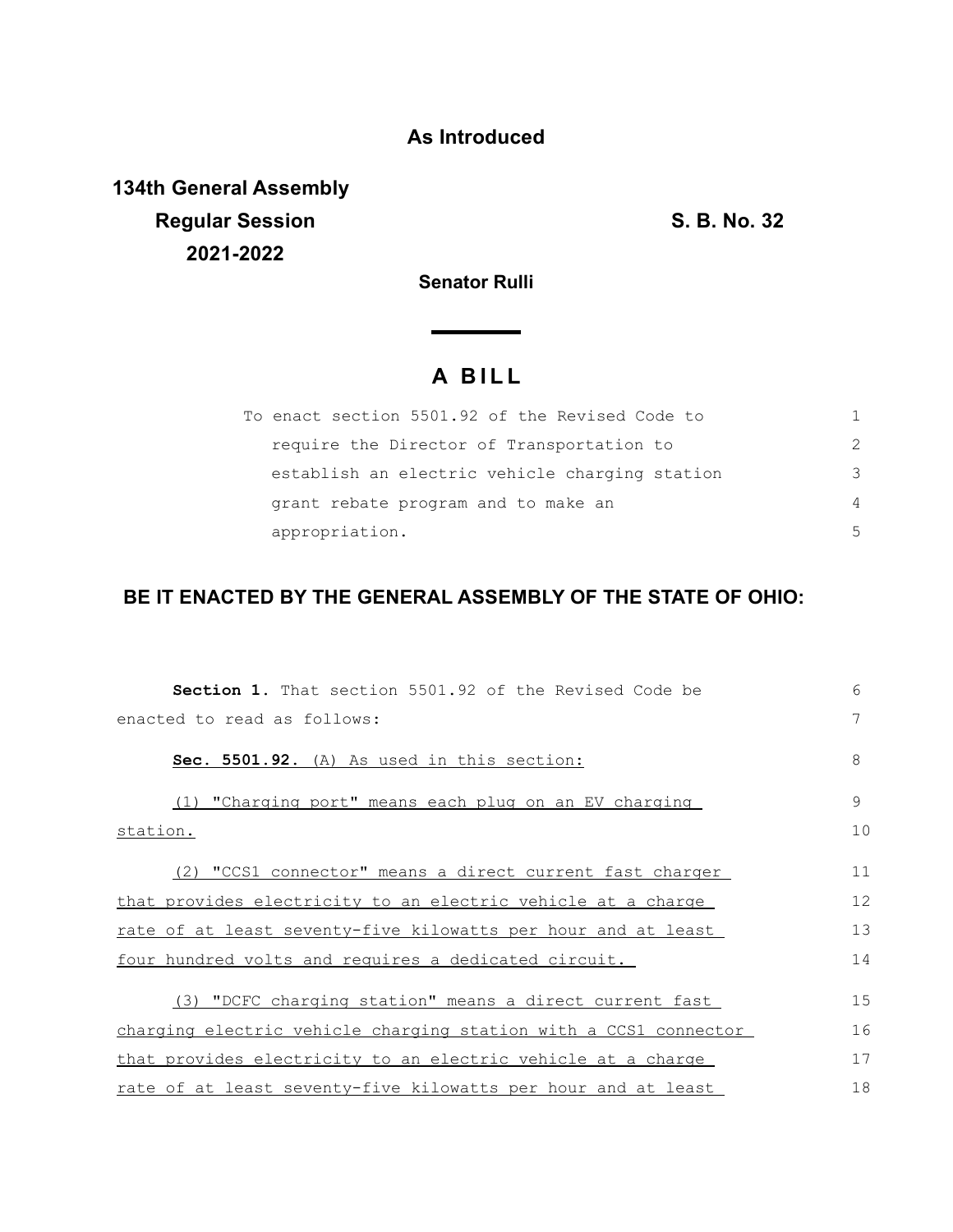| four hundred volts and requires a dedicated circuit.             | 19 |
|------------------------------------------------------------------|----|
| (4) "EV charging station" means a level 2 charging station       | 20 |
| or a DCFC charging station.                                      | 21 |
| (5) "Internal Revenue Code" has the same meaning as in           | 22 |
| section 5747.01 of the Revised Code.                             | 23 |
| (6) "J1772 connector" means a level 2 charger that               | 24 |
| provides electricity to an electric vehicle by two hundred forty | 25 |
| volts or two hundred eight volts and requires a dedicated        | 26 |
| circuit of between twenty and one hundred amperes.               | 27 |
| (7) "Level 2 charging station" means an electric vehicle         | 28 |
| charging station that provides electricity to an electric        | 29 |
| vehicle by at least two hundred eight volts and requires a       | 30 |
| dedicated circuit.                                               | 31 |
| (8) "Political subdivision" means a municipal corporation        | 32 |
| or county.                                                       | 33 |
| (9) "School" means a school operated by the board of             | 34 |
| education of a city, local, exempted village, or joint           |    |
| vocational school district, the governing board of an            | 36 |
| educational service center, the governing authority of a         | 37 |
| community school established under Chapter 3314. of the Revised  | 38 |
| Code, the governing body of a science, technology, engineering,  | 39 |
| and mathematics school established under Chapter 3326. of the    | 40 |
| Revised Code, the board of trustees of a college-preparatory     | 41 |
| boarding school established under Chapter 3328. of the Revised   | 42 |
| Code, or state institution of higher education.                  | 43 |
| (10) "State institution of higher education" has the same        | 44 |
| meaning as in section 3345.011 of the Revised Code.              | 45 |
| (B) The director of transportation shall establish an EV         | 46 |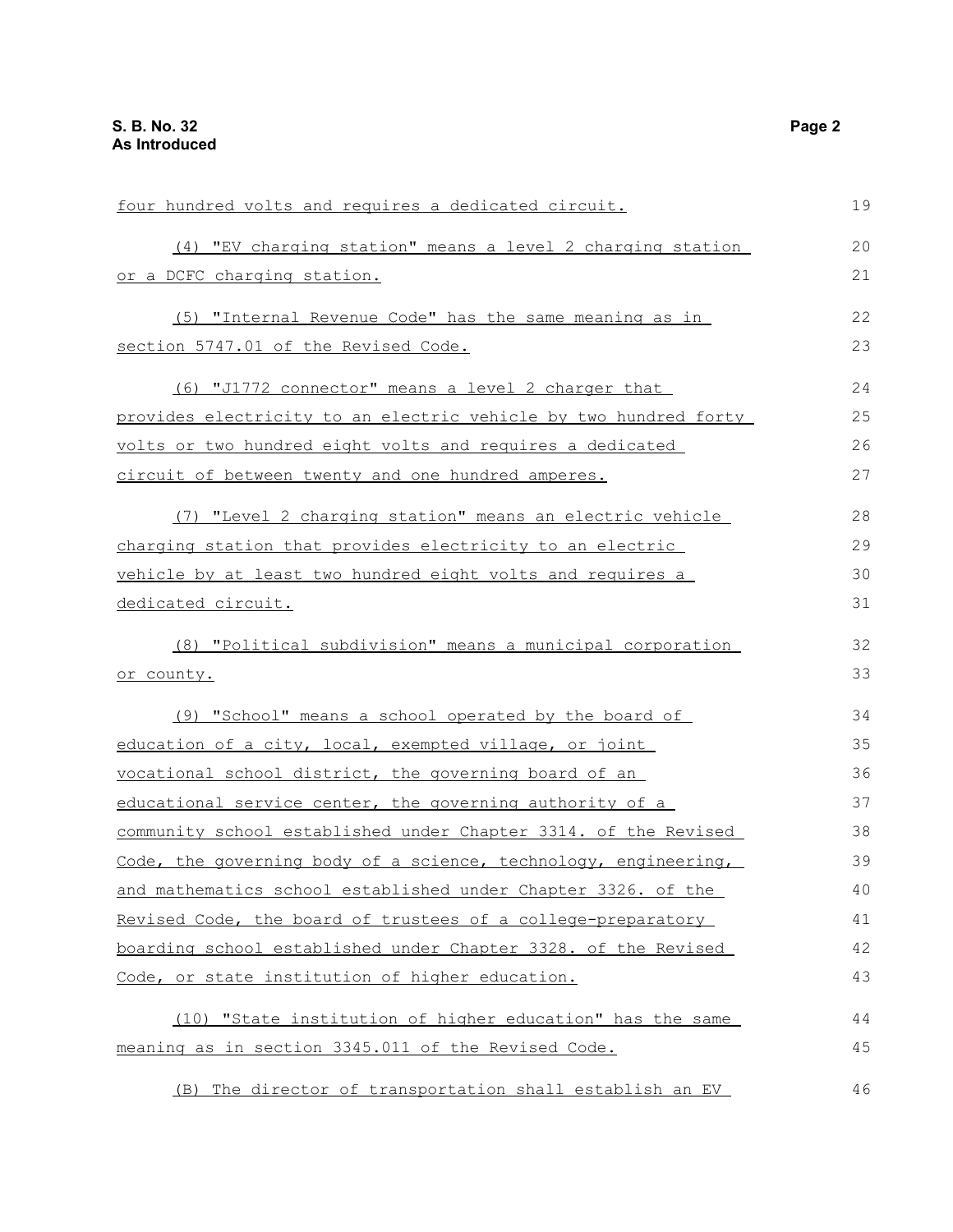| charging station grant rebate program to provide reimbursement   | 47 |
|------------------------------------------------------------------|----|
| for the purchase of EV charging stations. In establishing the    | 48 |
| program, the director shall do all of the following:             | 49 |
| (1) Establish an application procedure and application           | 50 |
| requirements, including a requirement that the applicant own the | 51 |
| EV charging station and that the EV charging station be          | 52 |
| installed in this state;                                         | 53 |
| (2) Limit applicant eligibility to the following                 | 54 |
| applicants:                                                      | 55 |
| (a) Commercial entities with an Ohio address;                    | 56 |
| (b) Nonprofit organizations;                                     | 57 |
| (c) State agencies and political subdivisions;                   | 58 |
| (d) Schools.                                                     | 59 |
| (3) Establish the following categories of EV charging            | 60 |
| stations that are eligible for rebates under the program:        | 61 |
| (a) Public level 2 charging stations with J1772 connectors       | 62 |
| that are accessible to the public and allow any electric vehicle | 63 |
| to charge;                                                       | 64 |
| (b) Workplace level 2 charging stations with J1772               | 65 |
| connectors that are accessible to employees of a particular      | 66 |
| workplace as an incentive for employment or part of a            | 67 |
| sustainable workplace campaign and that may be publicly          | 68 |
| accessible;                                                      | 69 |
| (c) Fleet level 2 charging stations that are dedicated to        | 70 |
| charging workplace fleet vehicles that do not require the use of | 71 |
| J1772 connectors;                                                | 72 |
| (d) Multifamily level 2 charging stations with J1772             | 73 |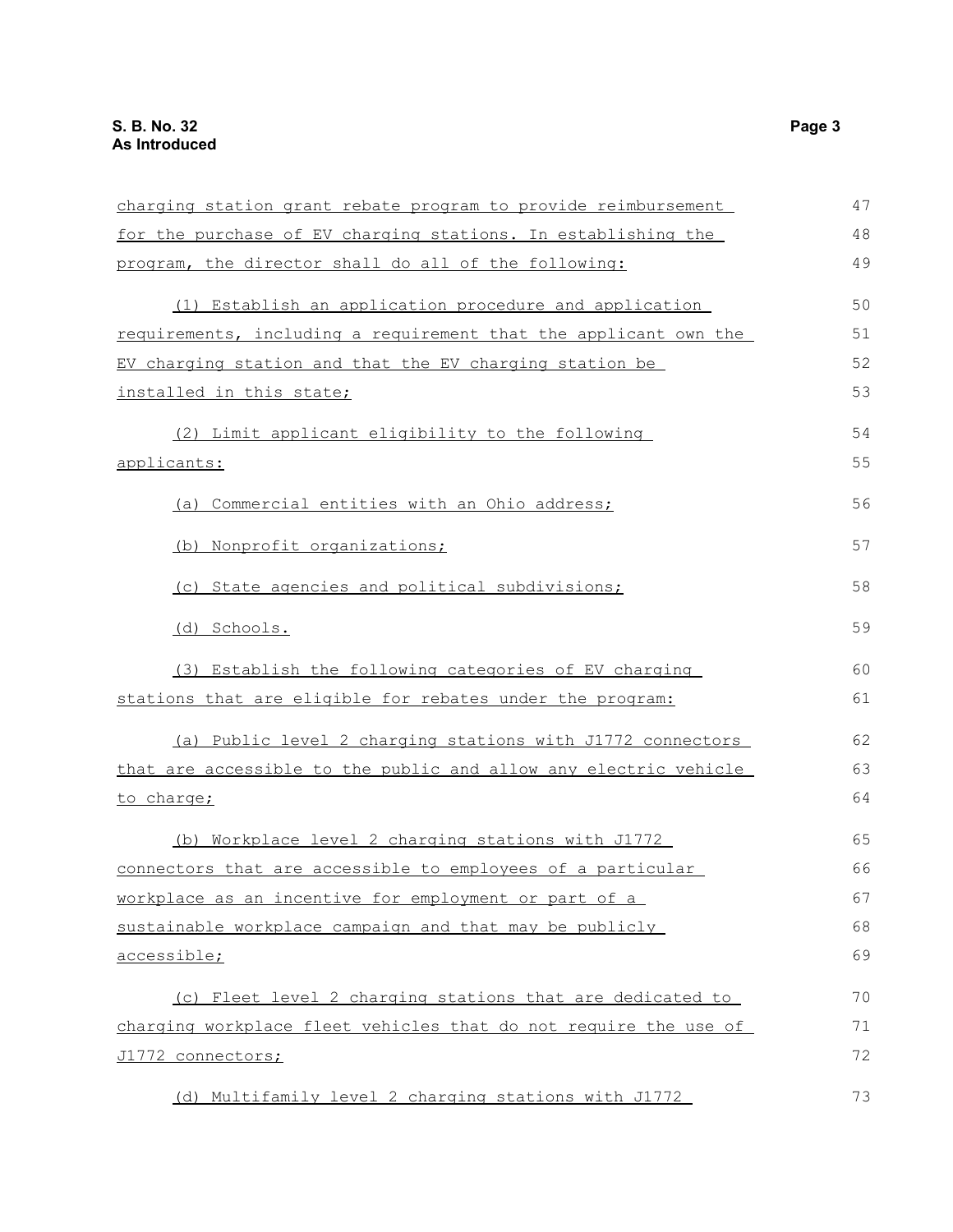| connectors that provide electric vehicle charging to residents   | 74  |
|------------------------------------------------------------------|-----|
| of a multifamily town home, apartment, or condominium complex    | 75  |
| that is either for the exclusive use of those residents or for   | 76  |
| the use of those residents and the general public. Such charging | 77  |
| stations are eligible for a rebate under division (B) (3) (d) of | 78  |
| this section only if the multifamily town home, apartment, or    | 79  |
| condominium complex has at least four units.                     | 80  |
| (e) Publicly accessible DCFC charging stations placed at         | 81  |
| locations along the state highway system and rural areas for the | 82  |
| purpose of reducing range anxiety.                               | 83  |
| (4) Require as a condition of eligibility that public,           | 84  |
| workplace, and multifamily level 2 charging stations be listed   | 85  |
| on the United States department of energy's alternative fuel     | 86  |
| <u>data center;</u>                                              | 87  |
| (5) Limit the number of charging ports eligible for a            | 88  |
| rebate grant at each location as follows:                        | 89  |
| (a) For public and workplace level 2 charging stations,          | 90  |
| thirty charging ports;                                           | 91  |
| (b) For fleet charging stations owned by a commercial            | 92  |
| applicant, thirty charging ports;                                | 93  |
| (c) For multifamily town home, apartment, or condominium         | 94  |
| complex level 2 charging stations and for fleet charging         | 95  |
| stations owned by a school, state agency, political subdivision, | 96  |
| or nonprofit organization, ten charging ports;                   | 97  |
| (d) For DCFC stations, thirty charging ports.                    | 98  |
| (6) Distribute rebate grants in accordance with the              | 99  |
| following reimbursement rates:                                   | 100 |
| (a) For commercially owned public, workplace, and fleet          | 101 |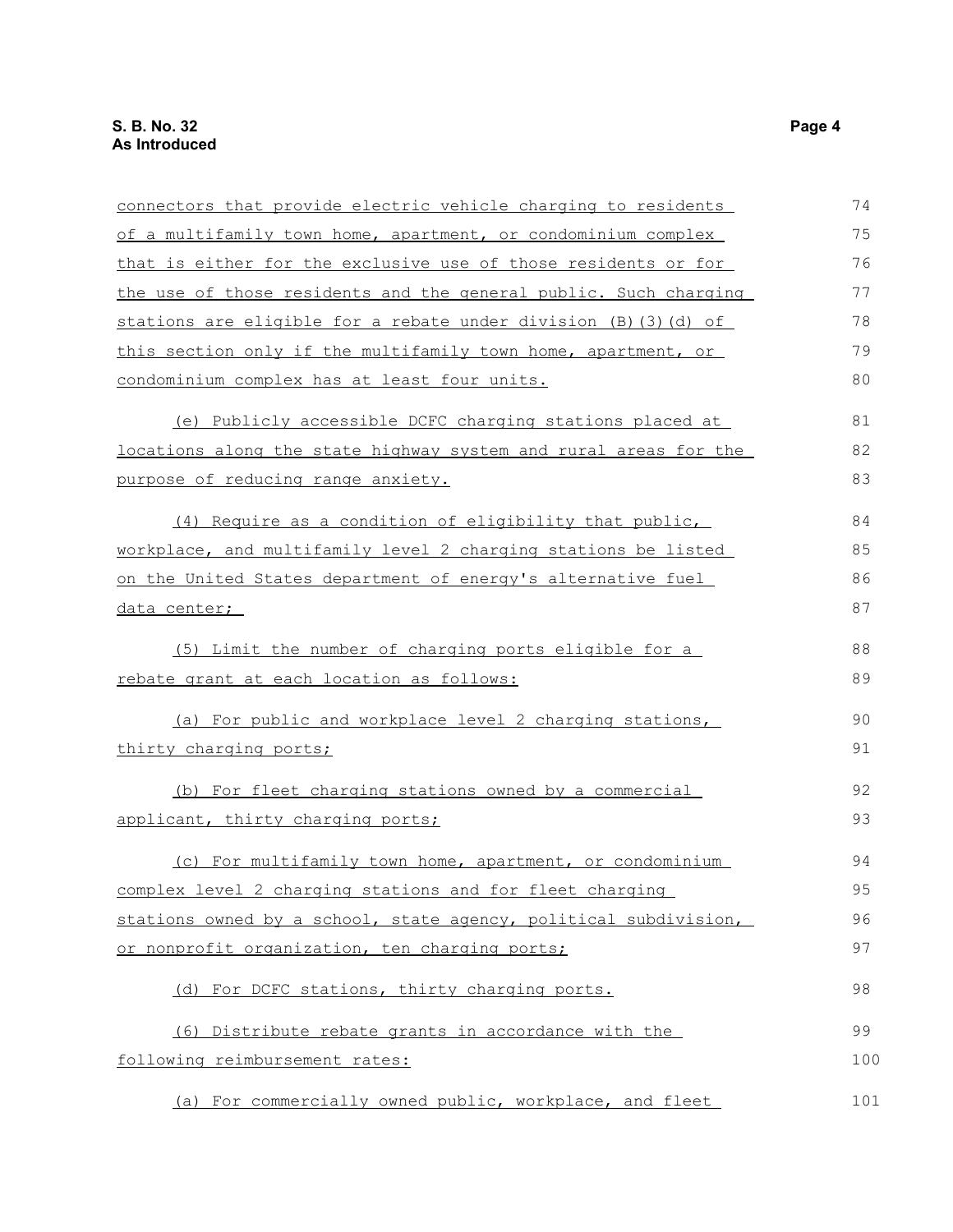| level 2 charging stations, the rebate is seventy-five per cent   | 102 |
|------------------------------------------------------------------|-----|
| of the cost of each level 2 charging station up to a maximum     | 103 |
| three thousand five hundred dollars per charging port;           | 104 |
| (b) For public, workplace, and fleet level 2 charging            | 105 |
| stations owned by a school, state agency, political subdivision, | 106 |
| or nonprofit organization, the rebate amount is ninety per cent  | 107 |
| of the cost of each level 2 charging station up to a maximum of  | 108 |
| three thousand five hundred dollars per charging port;           | 109 |
| (c) For any multifamily level 2 charging station, the            | 110 |
| rebate amount is ninety per cent of the cost of each level 2     | 111 |
| charging station up to a maximum of three thousand five hundred  | 112 |
| dollars per charging port;                                       | 113 |
| (d) For DCFC charging stations, seventy per cent of the          | 114 |
| cost of the DCFC charging station up to a maximum of fifteen     |     |
| thousand dollars per charging port.                              | 116 |
| (7) Allow rebate grants for any combination of the               | 117 |
| following expenses:                                              | 118 |
| (a) The costs of purchasing EV charging stations and the         | 119 |
| associated charging ports;                                       | 120 |
| (b) Not more than fifty per cent of associated                   | 121 |
| installation costs.                                              | 122 |
| (8) Establish any other requirements or procedures               | 123 |
| necessary for the administration and implementation of the       | 124 |
| program.                                                         | 125 |
| (C) The director shall provide rebate grants under the           | 126 |
| program only for EV charging stations purchased and installed    | 127 |
| between the effective date of this section and December 31,      | 128 |
| 2030. The director may limit the number of rebate grants awarded | 129 |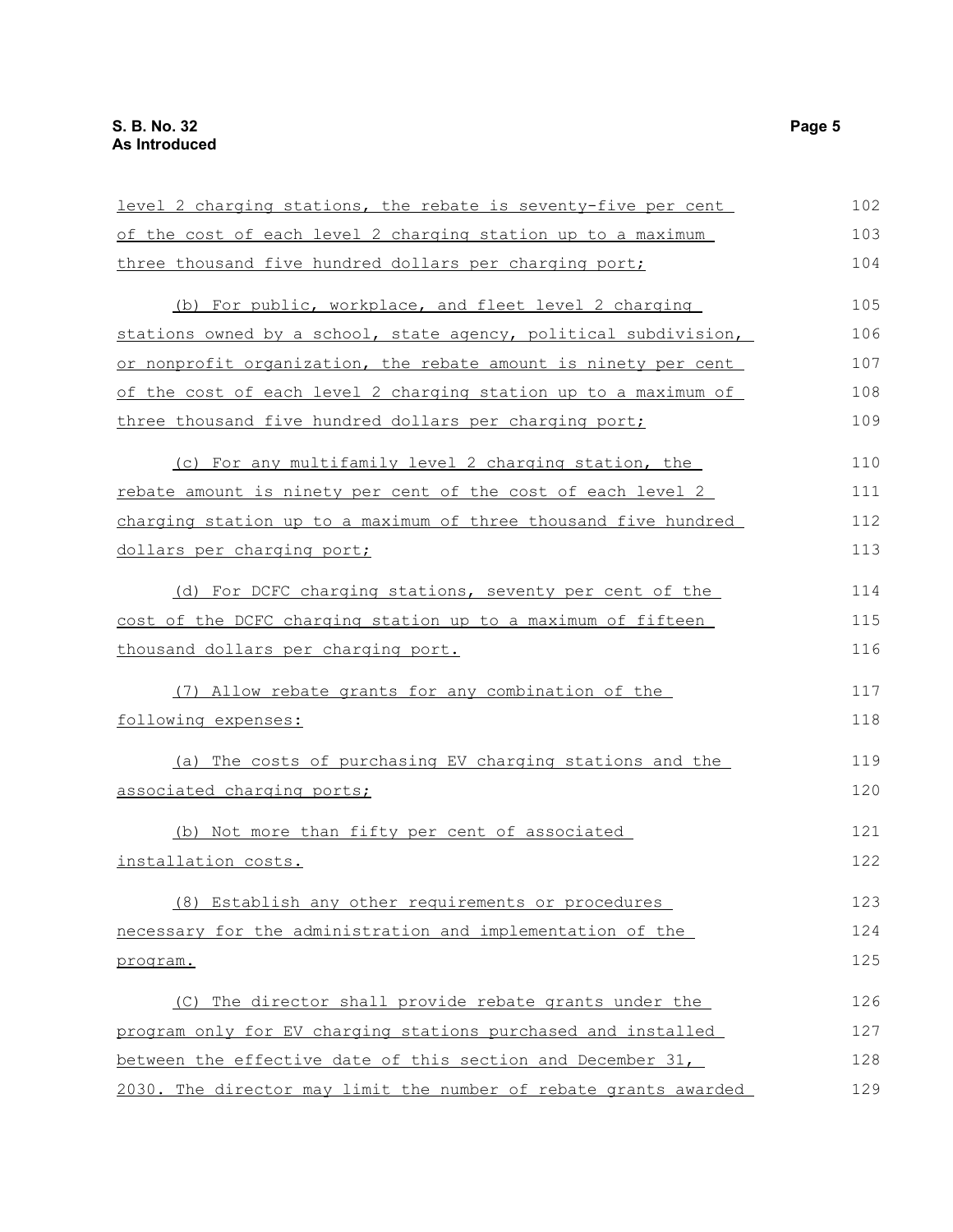## based on funding limitations.

**Section 2.** All items in this act are hereby appropriated as designated out of any moneys in the state treasury to the credit of the designated fund. For all operating appropriations made in this act, those in the first column are for fiscal year 2022 and those in the second column are for fiscal year 2023. The operating appropriations made in this act are in addition to any other operating appropriations made for the FY 2022-FY 2023 biennium. 131 132 133 134 135 136 137 138

139

|                   | $\mathbf{1}$                                                   | $\overline{2}$ | 3                                                      | 4            | 5            |     |
|-------------------|----------------------------------------------------------------|----------------|--------------------------------------------------------|--------------|--------------|-----|
| A                 | DOT DEPARTMENT OF TRANSPORTATION                               |                |                                                        |              |              |     |
| <sub>R</sub>      | General Revenue Fund                                           |                |                                                        |              |              |     |
| $\mathcal{C}$     | GRF                                                            |                | 772503 Electric Vehicle<br>Charging Station<br>Rebates | \$10,000,000 | \$10,000,000 |     |
| D                 |                                                                |                | TOTAL GRF General Revenue Fund                         | \$10,000,000 | \$10,000,000 |     |
| E                 |                                                                |                | TOTAL ALL BUDGET FUND GROUPS                           | \$10,000,000 | \$10,000,000 |     |
|                   | ELECTRIC VEHICLE CHARGING STATION REBATES                      |                |                                                        |              |              | 140 |
|                   | The foregoing appropriation item 772503, Electric Vehicle      |                |                                                        |              |              |     |
|                   | Charging Station Rebates, shall be used for the EV Charging    |                |                                                        |              |              |     |
|                   | Station Rebate Grant Program established in section 5501.92 of |                |                                                        |              |              | 143 |
| the Revised Code. |                                                                |                |                                                        |              | 144          |     |

Of the foregoing appropriation item 772503, Electric 145

130